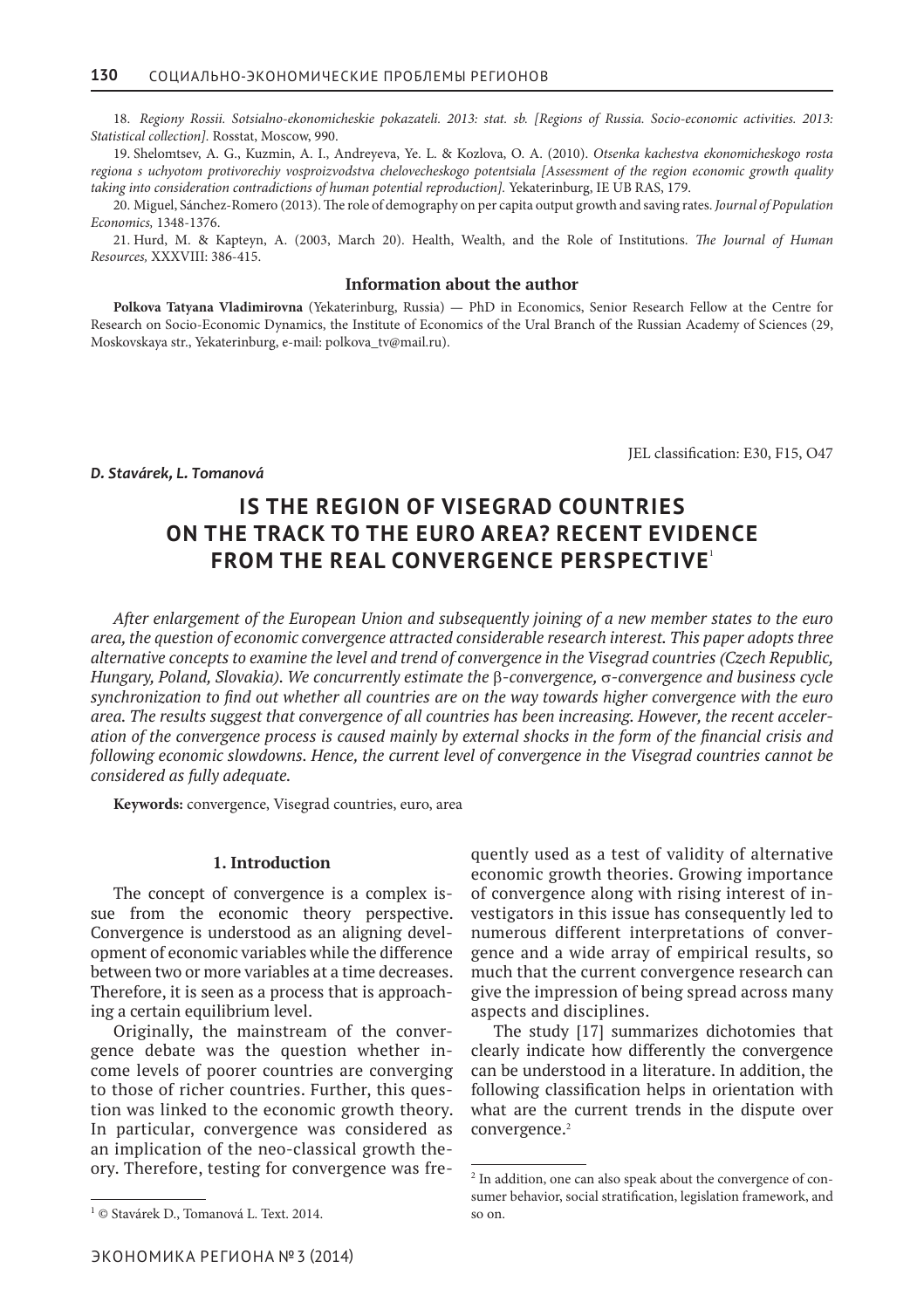1. Convergence within an economy vs. convergence across economies.

2. Convergence in terms of growth rate vs. convergence in terms of income level.

3. β-convergence vs. σ-convergence.

4. Unconditional (absolute) convergence vs. conditional convergence.

5. Global convergence vs. local or club-convergence.

6. Income convergence vs. total factor productivity convergence.

7. Nominal convergence vs. real convergence.

8. Deterministic convergence vs. stochastic convergence.<sup>1</sup>

In this paper, we address convergence from the perspective of integration to the euro area. Accordingly, we restrict the analysis only on some of the above-mentioned classifications. We particularly deal with convergence across economies, however, on the local or club level. We compare results of alternative approaches including β-convergence and  $\sigma$ -convergence.

The real convergence usually captures approaching of standard of living (typically measured by GDP per capita in purchasing power parity basis) in different countries to a common longterm equilibrium state, thus how a less developed country catches up with more developed country. A comprehensive elaboration of this concept of the real convergence is provided in [12], [4] or [21]. Alternatively, the real convergence can be understood as synchronization of the business cycle of a country to the reference country or group of the countries [7] or as cohesion of individual regions/ countries within the integration group [8].

The phenomenon of economic convergence has been tightly connected with the process of economic integration. Convergence possesses a crucial importance in integration groups, particularly in economic and monetary unions. One can distinguish between two general approaches that link economic convergence and monetary integration. The first requires a sufficient level of business synchronization, which is considered as a precondition of joining the monetary union with a single currency and monetary policy. This concept is proposed by [18] or [6]. The second concept, by contrast, assumes that the convergence process is inherently stimulated and speeded up after a country joins the monetary union. As argued by [14], establishment of a monetary union strengthens trade ties and may lead to more closely synchronized business cycles.

After the eastern enlargement of the EU many of the EU newcomers already had joined the euro area and the remaining countries are likely to do so as well at some point. Therefore, economic convergence is one of the most important economic developments in the EU and the euro area, and there is a continuous need for evaluation of the progress achieved by the new member states in economic convergence. Although the EU evaluates new member states from a nominal convergence approach, and publishes the Convergence report annually, the real convergence seems to be a better tool for assessment of a country's preparedness to proceed with integration and join the monetary union. In other words, while the nominal convergence is a necessity for application and joining the euro area, the real convergence provides the assumption that benefits outweigh the cons of monetary integration.

The aim of the paper is to quantify and evaluate the convergence achieved by the group of Visegrad countries (Czech Republic, Hungary, Poland, Slovakia) towards the euro area. We use a parallel application of various empirical methods to obtain a relevant and full-bodied set of results. In particular, we estimate the  $β$ -convergence, σ-convergence and business cycle synchronization. The main advantage of this approach is that we can simultaneously examine outcomes of individual methods that shed some light on convergence from different perspectives. This is also the key aspect that distinguishes the present paper from previously published studies on convergence in the Visegrad countries (hereafter V4 countries), e. g. [19], [29] or [11]. In addition, the selection of the countries allows us to not only compare the level of convergence across the countries but also to reveal whether joining the euro area with a particular interest in Slovakia has stimulated the convergence process more than 'simple' membership in the EU.

The remainder of the paper is structured as follows. In Section 2, a review of relevant literature is provided. In Section 3, we examine the real convergence with the above-mentioned methods. Section 4 concludes the paper with a summary of main findings.

## **2. Literature review**

The academic literature features a large number of studies that deal with convergence in the EU as well as in the euro area. Here, we report only the literature which is relevant to the present study in terms of methodology used, countries covered and empirical results obtained. We structure the literature review according to the concept of con-

 $1$  We refer to [18] or [35] for a detailed discussion on all convergence dichotomies.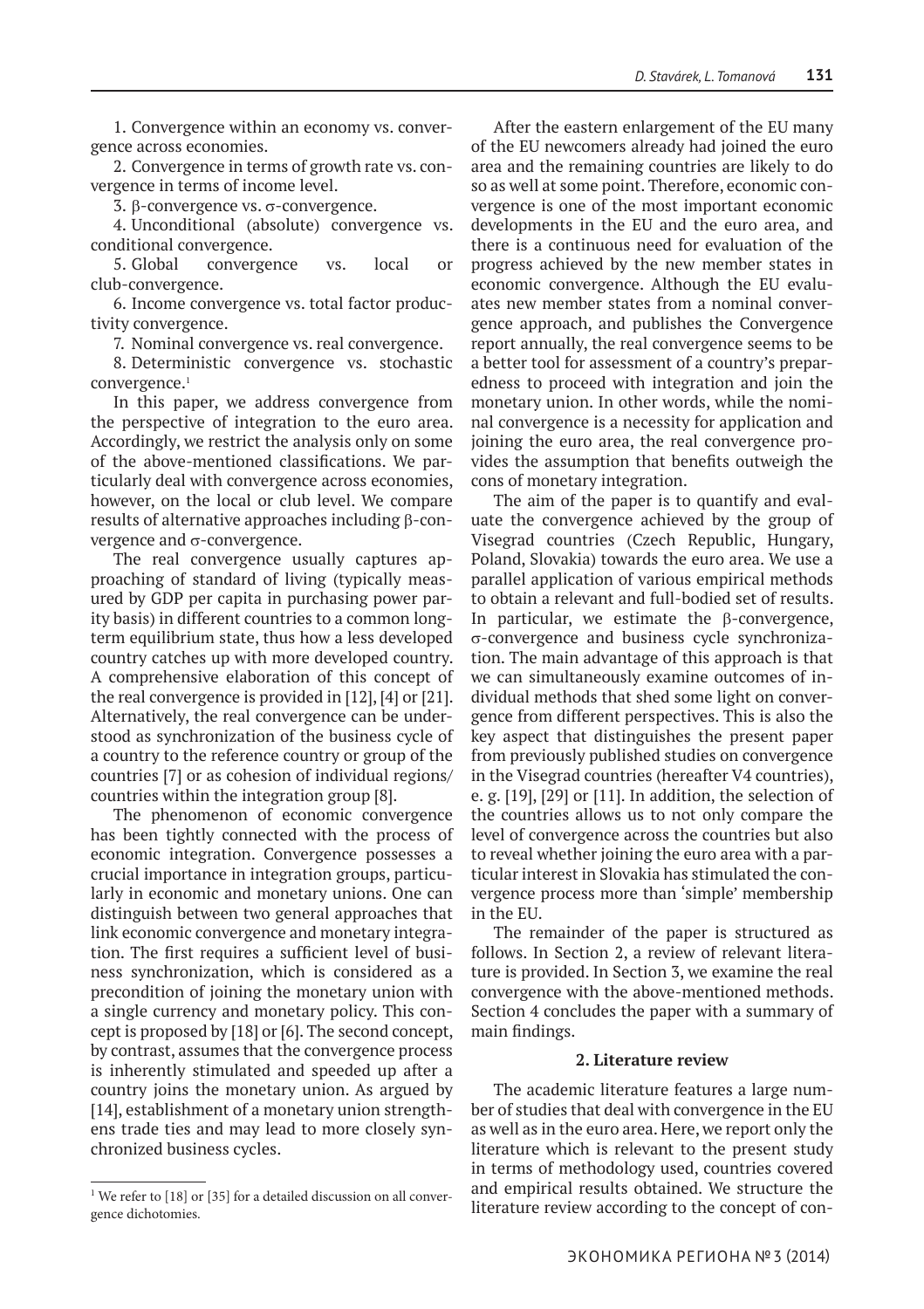vergence examined in the cited papers. The same structure then applies for the empirical section of the paper to make our results easily comparable with outcomes of previous research.

A burgeoning set of literature has also been published in the field of real convergence of the EU new member states towards the euro area. However, the papers differ in many aspects such as country structure of datasets, period under estimation, and methods to determine the convergence or definition of a steady state. Hence, only a few robust patterns can be derived from these studies. First studies were applying the concepts of β-convergence and σ-convergence for analysis of real convergence in the Central and Eastern European (CEE) countries began to appear in the late 1990s. However, the studies employing sufficiently large datasets from CEE countries were published not earlier than 2002.

The studies usually came to the conclusion that real convergence in CEE countries had been relatively fast. For example [20] reports that seven CEE countries have converged significantly towards the average EU15 GDP per capita level in 1993–2001. Based on results of cross-sectional approach, he estimates the rate of income convergence of 3.4 % annually for all CEE countries under estimation. He also finds an increase of σ-convergence if the seven CEE countries are included in the investigation group along with the old 15 EU members. These results are largely supported by findings in [30]. Using the pooled least squares method, they identify the rapidest process of convergence in Baltic countries followed by Hungary and Slovenia. The speed of converging with the EU level was especially remarkable during the period 2001–2004 when the growth differential between EU15 and the accession countries was around 2.2 % per annum. They also discovered a reduction in the dispersion of income levels between the accession countries, which is evidence that σ-convergence also existed. Similarly with previously cited studies, [23] use data on GDP per capita at purchasing power parity standards and other economic indicators like industrial production or business confidence and apply them on pooled regression analysis to estimate the speed of  $β$ -convergence. They show that the rate of real convergence was higher in the period 1998–2003 (4.1 %) than in the period 1993–1998 (2.7 %). Next, [28] estimated β-convergence for some Central European countries (Czech Republic, Slovakia, Slovenia, Poland, and Hungary) from 1992 to 2004. The results support convergence to the EU15 countries by 1.74 % annually and new EU member countries converge to the EU average by 1.77 % annually.

The recent literature which covers the period after the EU enlargement in 2004 confirms the previous findings on ongoing real convergence in CEE countries towards the EU. For instance, [31] present analysis of β-convergence and σ-convergence among 10 new EU members and extend the estimation period to the end of 2006. Estimations of panel regressions lead to the conclusion that the speed of convergence accelerated over time. During 1995–2006 and 2002–2006, convergence occurred at the rate of 7.0 % and 9.6 %, respectively. This implies effective integration going on among the 10 new member states which joined EU in 2004. They also confirm presence of σ-convergence and its hastening in 2003–2006. Contemporary studies also come up with new approaches to estimation of the real convergence pace. Further, [1] introduced Gini coefficients estimated on basis of Lorenz curve model as a tool for measurement of real convergence in CEE countries. One such estimating procedure in case of the GDP per capita time series in the period 2000- 2011 demonstrated an accentuated convergence process inside the group of 10 new members, but a significant divergence inside the group EU15. The crisis seems to have no detectable impact on the convergence process inside of the two groups of EU countries. The study [24] uses Bayesian model averaging (BMA), time dummies and Blundell and Bond's GMM system estimator on new EU members data from 1993–2010.The analysis revealed that the EU27 countries converged at the rate of about 5 % per annum during the EU15 countries at 3 % per annum.

The synchronization of business cycles among EU member states, both within the euro area and between candidate countries and the monetary union, has been studied extensively in the literature. There are two basic questions raised in the business cycles synchronization literature. First, the authors attempt to find out whether a common business cycle exists within a group of countries. Second, the level of business cycles synchronization of a particular country is estimated in order to determine whether this country could be a member of the monetary union. A lack of synchronization would mean inefficient use of the single currency and thus an obstacle for entering the euro area.

The paper [2] analyzed common growth of business cycles in European countries over the period 1970–1996 on the data of Industrial Production and GDP using the Markov-Switching Autoregressive Model and came to the conclusion of suggesting an existence of a common European cycle. Using the VAR model, their analysis also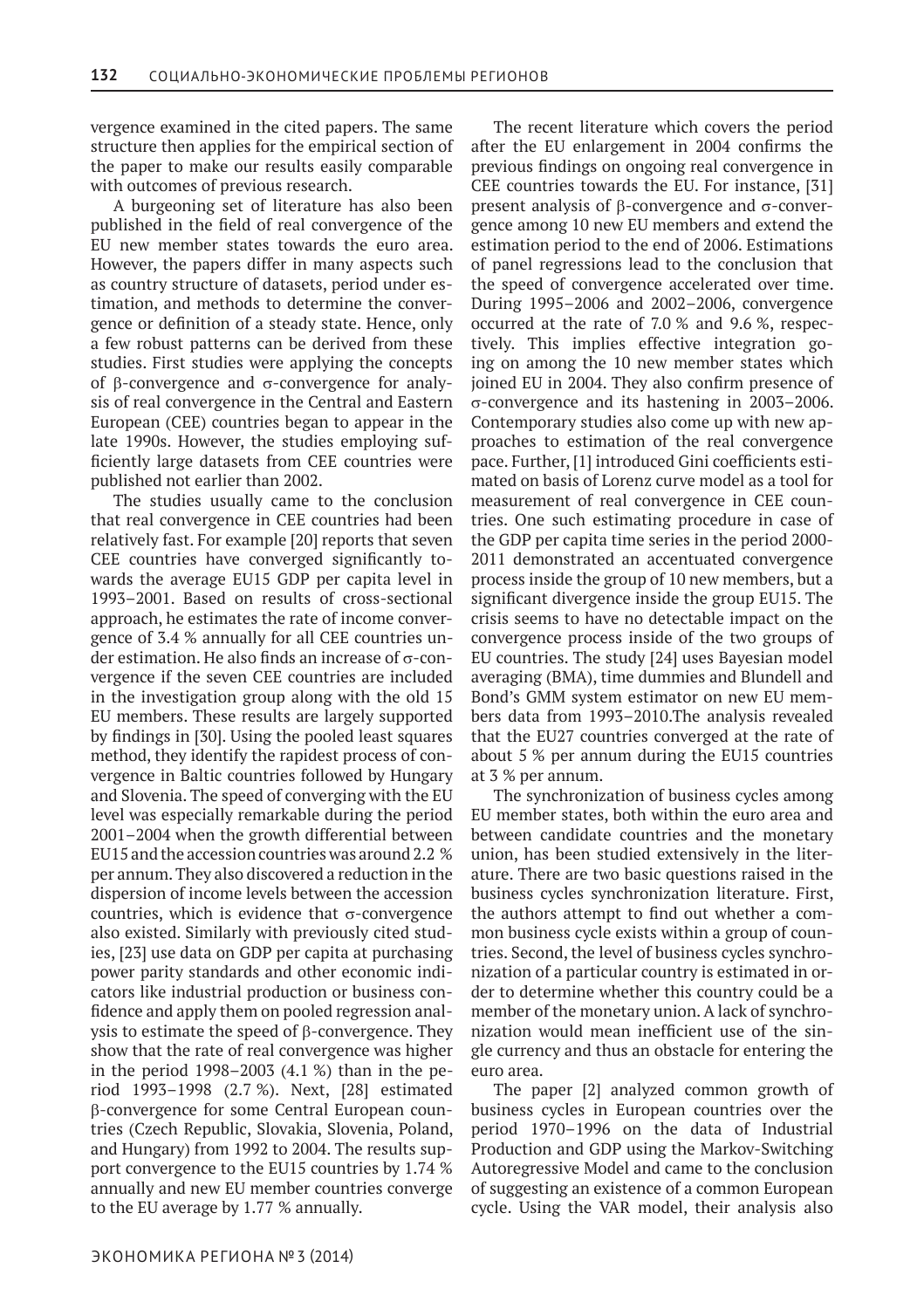confirmed existence of an ongoing convergence process. By contrast, [9] applied similar analysis to a set of EU countries, new EU member states and some industrialized countries. They argue that strong synchronization was found only in the core EU countries, but they found no evidence in favor of the existence of just one European business cycle. Next, [15] applied meta-analysis and surveyed nearly 30 studies with almost 350 point estimates of business cycle correlation between central and eastern European countries and the euro area. The results show that economic cycles in these countries are highly correlated with the euro area cycle, especially in the case of Hungary, Poland and Slovenia. For the majority of the new EU members, the business cycle correlation is sufficiently high as not to hinder a membership in the monetary union.

The most recent literature confirms previous results and provides evidence on the continuing process of convergence. The study [25] analyzed business cycles synchronization of central and eastern European and Baltic countries using a rolling window correlation of GDP and industrial production time series. The results suggest changing convergence patterns and point to diverging trends in CEE countries between 2001 and 2007. However, countries converged significantly during 2008–2011 which possibly reflects negative GDP performance of developed European economies. Moreover, [18] support this conclusion by their finding of a global European factor' that captures well the sharp fall in real output observed during 2008 and 2009, and the weak recovery in 2010 and 2011. Their results also show that the business cycle of most euro area countries is extremely tightly matched with the global European factor. Most central and eastern European countries (with the exception of the Czech Republic) also show a strong correlation with the European business cycle.

## **3. Real convergence in the visegrad countries**

The real convergence is based on the neoclassical growth theory, which deals with the convergence of economic variables to a steady state and is understood as convergence of economic level of one country to other country's economic level [32]. Real convergence is usually expressed in terms of GDP per capita. International comparisons are performed in terms of purchasing power parity (PPP), which reflects the purchasing power of the

domestic currency and thus eliminates price differences between economies. The relationship between two economies' levels can be formally written as follows:

$$
\frac{y_{1,t-1}}{y_{2,t-1}} < \frac{y_{1,t}}{y_{2,t}} \text{ for } y_{1,t} < y_{2,t} \tag{1}
$$

where *y* is the real income of country 1 and 2 at the time *t*–1 and *t*. This relationship can be interpreted as decreasing of the relative distance of economic levels over time.

Real convergence can also be understood as a structural convergence of economies or used technologies [28]. In this paper, we estimate the convergence of GDP per capita that is the most commonly used indicator when estimating the economic convergence. We particularly analyze real convergence by considering the process of approximation of the V4 economies to the average levels of income of the euro zone countries as more advanced countries. The process of convergence can be formulated similarly based on the absolute difference, written as follows [28]:

$$
y_{1,t-1} - y_{2,t-1} > |y_{1,t} - y_{2,t}|,
$$
 (2)

where  $y_{1,t}$  and  $y_{2,t}$  again represent the GDP per capita of two different countries (V4 country and the euro area) in current (*t*) and previous (*t*–1) time periods. When the opposite sign occurs, the situation is called divergence, meaning the economic levels of two countries are drifting apart from each other.

## *3.1.* β*-convergence*

The β-convergence refers to a process in which poor countries grow faster than richer countries; therefore, the growth rate of poorer economies' income should catch up with richer economies. This concept is closely related to neo-classical growth theory, in terms of diminishing returns to capital as an explanation why poor countries (with a lower amount of capital) tend to grow faster. The growth should lead economies to a longrun steady state. The neo-classical theory distinguishes two types of convergence, unconditional and conditional convergence. Unconditional (absolute) convergence implies the convergence of the economy to its steady state, which stands for the situation when output per capita is constant in time [26]. In this case, other structural factors are omitted in the model since it is assumed that the economies do not differ significantly in the institutional framework, foreign trade development, population literacy, the investment ratio, and level of technology. For conditional convergence estimation, it would be necessary to include the set of such structural variables.

<sup>&</sup>lt;sup>1</sup> Global European factor is one the factors included in the multi-factor model thought to characterize the temporal comovements in the cross-country panel of time series.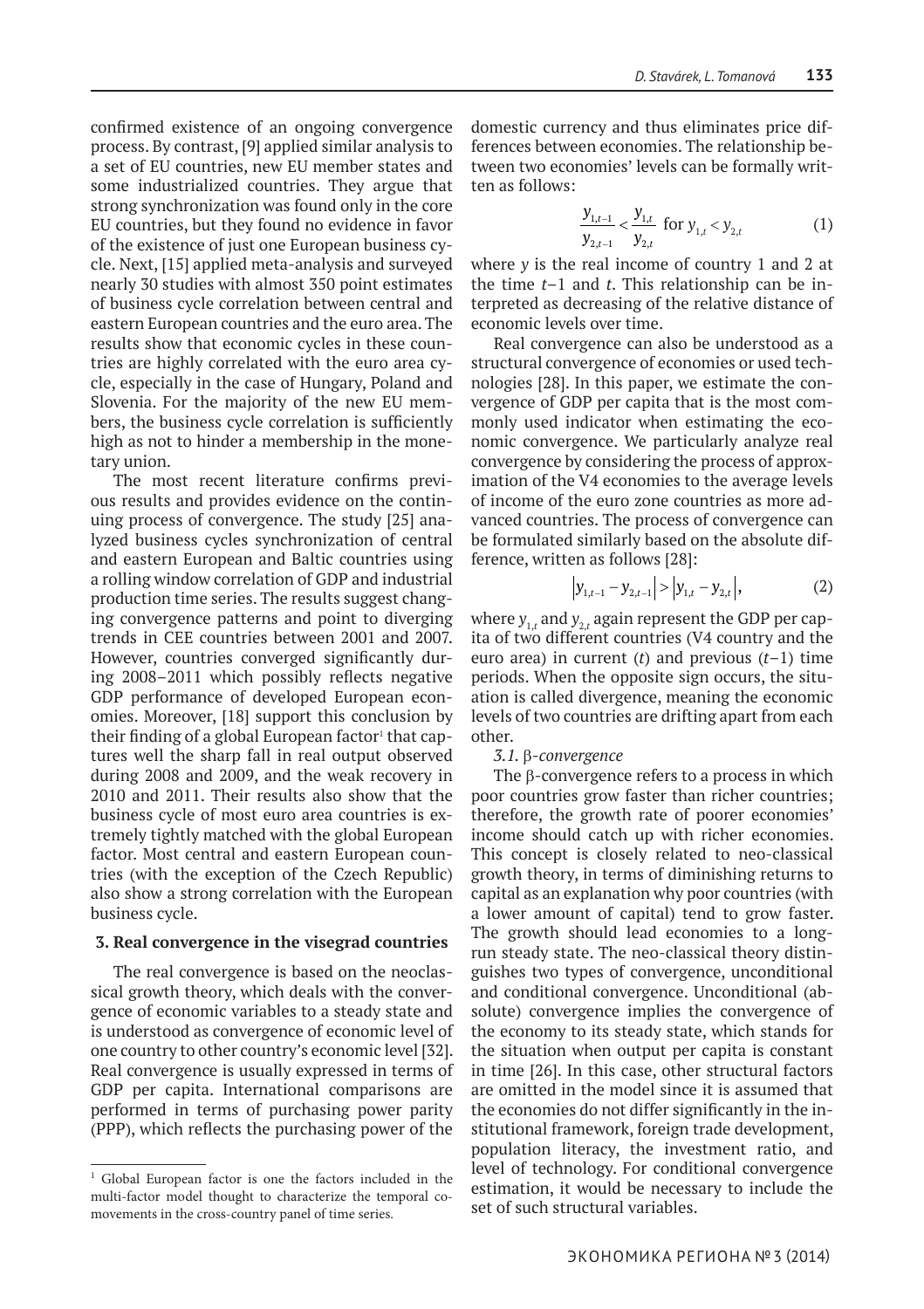β-convergence is typically tested by regressing the growth measured as GDP per capita on the initial relative level across a cross-section of countries. Following the concept proposed by [3], β-convergence can be approximated by:

$$
\frac{1}{T}\log\left(\frac{y_{i,T}}{y_{i,0}}\right) = \alpha + \beta \log(y_{i,0}) + \gamma Z_{i,T} + \varepsilon_i, (3)
$$

where the left side of equation expresses average growth rate of real GDP per capita in period 0 to *T* depending on its initial level  $y_{i,0}$ , *T* is the number of years from 0 to *T*, *Z* includes other factors supposedly affecting the growth rate (if other factors are not included, the convergence is said to be unconditional). Coefficients  $β$ ,  $γ$  and  $α$  are parameters to be estimated and  $\varepsilon$ <sub>i</sub> is a residual component. If a negative relationship between the growth rate and the initial level of GDP per capita *y<sub>i0</sub>* is significant and negative, the sign of ongoing convergence process can be confirmed. The estimated value of  $β$  also reflects the rate of convergence towards the steady state.

Equation (3) implies the convergence of measuring the size difference in steady state, longterm level with constant income per capita (at zero growth). However, we do not assume zero growths but consider GDP development through the analyzed period. Therefore, we determined a steady state as the economic performance of the euro area (EA 17) countries. Our model is based on nonlinear regression and estimated by the classical method of least squares. We estimate a separate model for each country rather than estimating groups of countries following a model specification proposed in [16]. A similar approach was used e.g. in [10]:

$$
\log\left(\frac{y_{i,t}}{y_{EA,t}}\right) = \alpha_{i,t} + \beta_{i,t} \log y_{EA,t} + \varepsilon_{i,t},\qquad(4)
$$

where  $\frac{y_{i,t}}{y}$ , *EA t*  $y_{FAt}$  is the GDP per capita in purchasing  $y_{FAt}$ 

power parity standards of a Visegrad country *i* divided by average level of real euro area GDP per capita in time *t*,  $\alpha_{i,t}$  is a constant,  $\beta_{i,t}$  represents a regression coefficient, e*i*,*<sup>t</sup>* represents a random component and *t* denotes the years from 1995 to 2012. An important target of the empirical research is to estimate the value of parameter  $\beta$ <sub>*i*</sub>, since convergence occurs in the case of a positive slope of β*i*,*<sup>t</sup>* . A positive slope is caused by the economies' convergence from the bottom towards the euro area level. On the other hand, a negative sign of the parameter value indicates β-divergence.

The analysis covers the period 1995–2012 and is based on annual GDP per capita at purchasing power parity standards. All data used are drawn from the Eurostat database. Based on the estimation of separate national models we obtained four regression parameters of β-convergence. All important estimation results are summarized in Table I. During estimation, we applied all standard diagnostic tests and, hence, the models are verified to be statistically and econometrically correct. We are particularly interested in value and significance of parameter β because these are indicators whether the process of convergence is ongoing.

The estimated regression coefficients are statistically significant at the 1 % significance level. This means that we can objectively evaluate, on the basis of the formulation of the model (4) that the real convergence in all V4 countries occurred during the period of estimation. However, the speed of convergence differed across the countries. Relevance of the obtained results is also evidenced by the relatively high value of the coefficient of determination  $(R^2)$ .

We found the strongest evidence of convergence to the euro area in Slovakia where the coefficient β reached value of 1.12. If the period of estimation is widened to 1994–2012, we can observe an even faster pace of convergence of 1.77. Slovakia is followed by Poland and Hungary with coefficient β of 0.87 and 0.74 respectively. We identified the Czech Republic as the Visegrad country with the slowest real convergence towards the EA 17 average. The respective coefficient  $β$  was only 0.36 which is roughly three times less that in Slovakia and half of the two other analyzed countries. Results on convergence for the V4 countries are generally in line with the results obtained by other researchers as far as the general finding of ongoing real convergence is concerned. The results indicate that economic growth paths of the V4 countries confirm the existence of β-convergence. However, the speed of convergence estimated in the present study seems to be slower than suggested by previous research. Only results for Slovakia, which is the only euro area member country in our sample, confirm values of the coefficient β (speed of convergence) that have been estimated in earlier studies.

*3.2.* σ*-convergence*

The previous results confirmed the existence of conditional β-convergence of Czech Republic, Hungary, Poland and Slovakia to the euro area. While β-convergence focuses on possible process of catching-up, σ-convergence refers to a reduction in the dispersion of levels of income across economies. The advantage of this approach is in its simplicity as it directly describes the distribution of income without relying on particular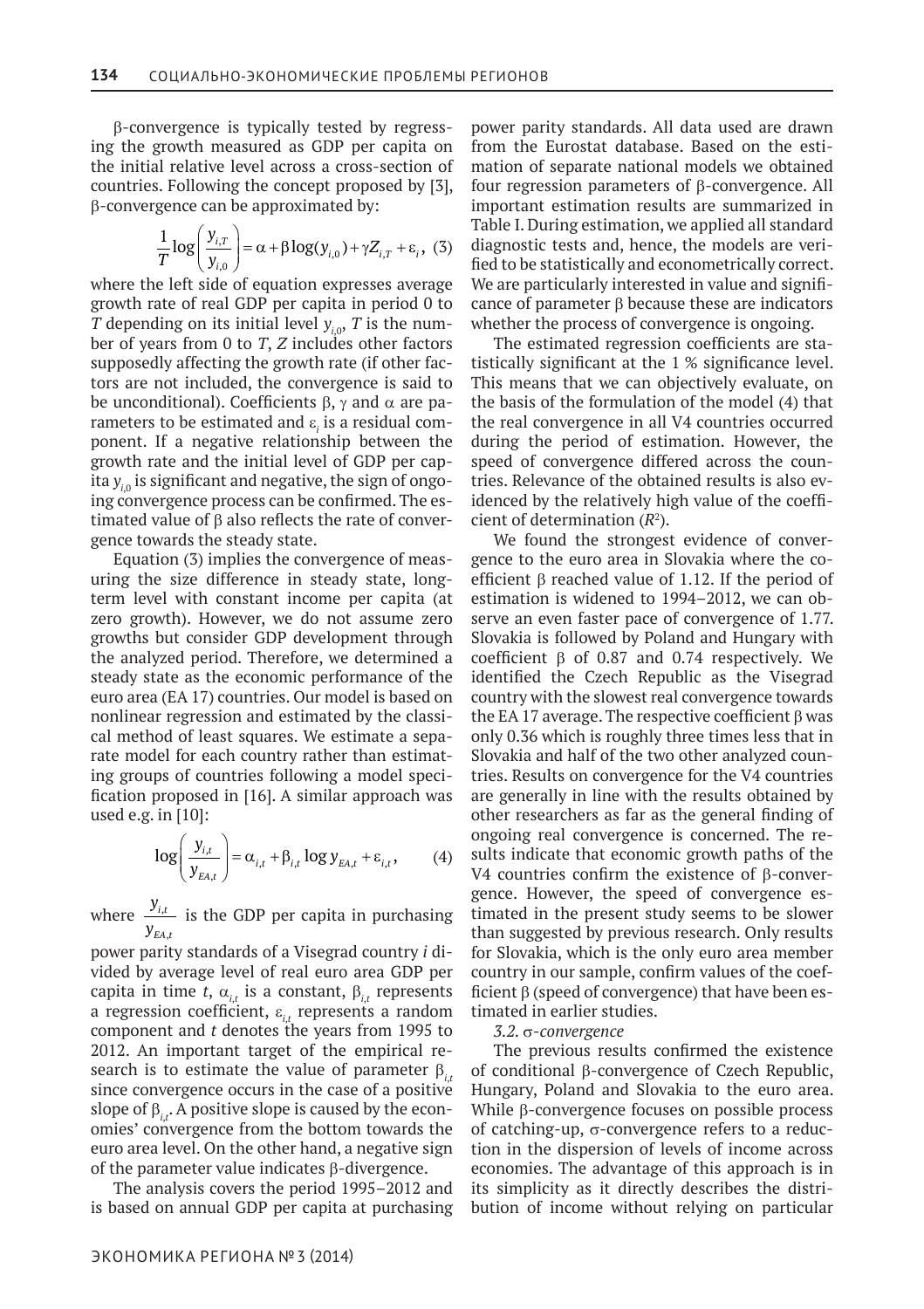Table I

|                |          | coefficient | std. error | t-stat     | p-value |
|----------------|----------|-------------|------------|------------|---------|
| Czech Republic | $\alpha$ | $-1.7459$   | 0.3126     | $-5.5852$  | 0.0000  |
|                | β        | 0.3631      | 0.0716     | 5.0697     | 0.0001  |
|                | $R^2$    | 0.6163      |            |            |         |
| Hungary        | $\alpha$ | $-3.4789$   | 0.2681     | $-12.9786$ | 0.0000  |
|                | ß        | 0.7339      | 0.0614     | 11.9519    | 0.0000  |
|                | $R^2$    | 0.8993      |            |            |         |
| Poland         | $\alpha$ | $-4.1427$   | 0.5141     | $-8.0576$  | 0.0000  |
|                | ß        | 0.8727      | 0.1178     | 7.4084     | 0.0000  |
|                | $R^2$    | 0.7743      |            |            |         |
| Slovakia       | $\alpha$ | $-5.1622$   | 0.5538     | $-9.3219$  | 0.0000  |
|                | ß        | 1.1193      | 0.1269     | 8.8221     | 0.0000  |
|                | $R^2$    | 0.8295      |            |            |         |

**Estimations of** β**-convergence**

Source: Authors' calculations based on data from Eurostat



**Fig. 1.** *Log of GDP per capita variance development. Source: Authors' calculations based on data from Eurostat*

model estimation. Criterion of  $\sigma$ -convergence was constructed in order to obtain additional information on the convergence path. Similarly with the β-convergence, it is also based on the neoclassical growth model according to which all countries converge to the same level of maturity or to the same economic performance. In general, less advanced countries grow faster than more advanced countries; however, this does not guarantee a systematical reduction of income dispersion between these countries. Existence of β-convergence is a necessary condition for σ-convergence; however, the reverse relationship may not apply [5]. The  $\sigma$ -convergence takes place if the less developed areas close the gap in per capita income between them and a more affluent economies over time. Thus,  $σ$ -convergence is defined as a reduction of variance of real GDP per capita logarithm between economies over time. The coefficient of variation is a normalized measure of dispersion of a probability distribution. It is defined as the ratio of the standard deviation to the mean. If we denote the variance of the logarithm of real GDP per capita in the group of countries at time *t*, then the σ-convergence between period *t* and *t* + 1 can be expressed as:

$$
\sigma_t > \sigma_{t+1} \tag{5}
$$

To test  $\sigma$ -convergence, we analyze the tendency of income dispersion by estimating the variance of GDP per capita in purchasing power parity standards. The estimation was made for the period 1995–2012. Verification of σ-convergence can be best accomplished through visible changes of variance from a chart. For this reason, we present Figure 1 that depicts development of variability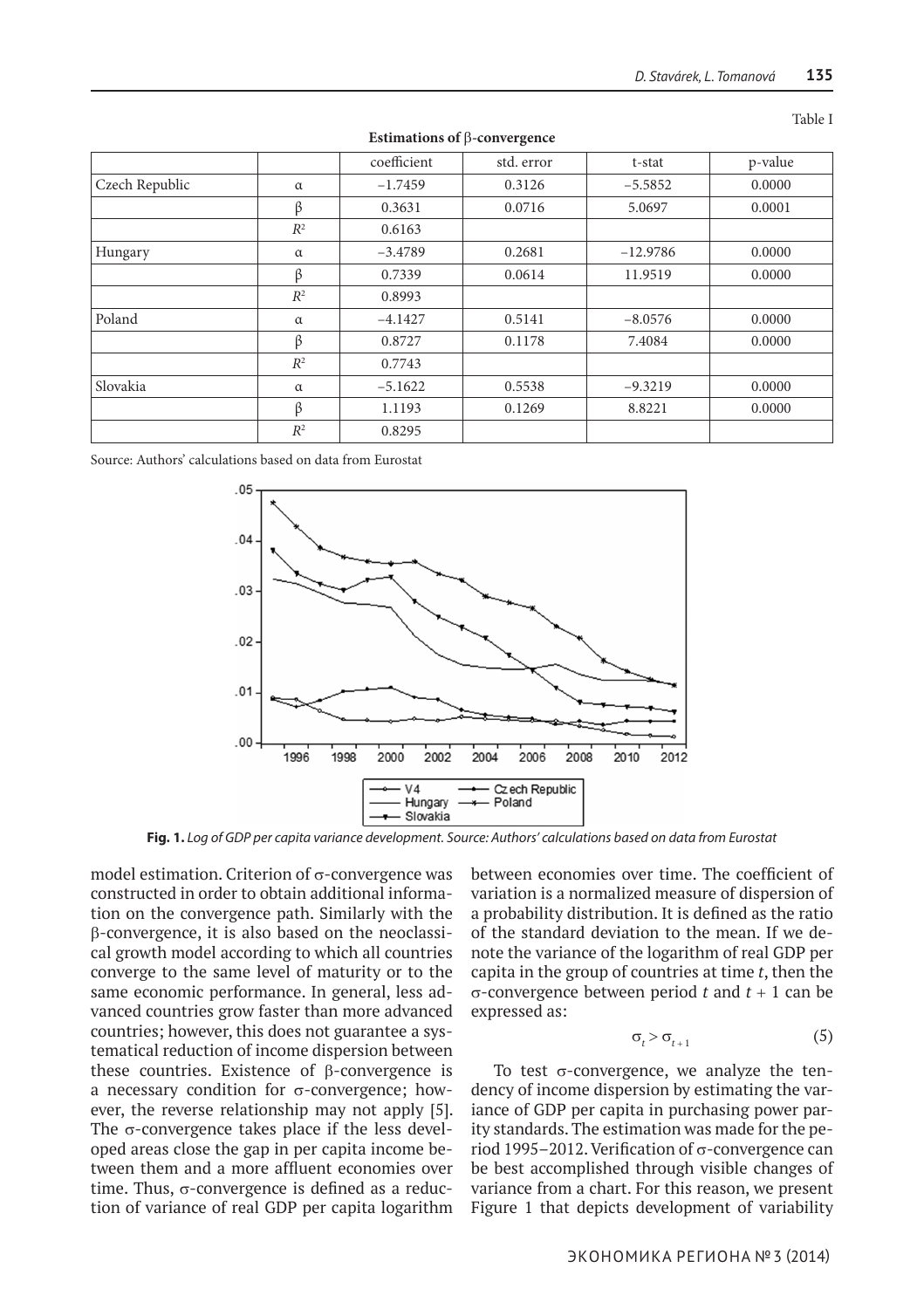coefficients in income between V4 countries and separately between a particular country and EA 17 average.

It is shown that even if income dispersion among the V4 countries was generally decreasing, one can also observe some episodes of increased dispersion. While the disparities among V4 countries remained relatively stable during the period 1998–2007, the recent development shows greater convergence even within the V4 region. In the case of particular countries, the convergence process towards the EA 17 accelerated in 2000 (post-transformation period) and has been continuing since then. Hungarian variance, on the other hand, increased in 2007, caused by economic slowdown connected with the reduction of domestic demand and expenditures as a result of fiscal measures. Moreover, after the outbreak of the crisis in the USA, Hungary was the first V4 country which was fully hit by its global implications.

In the next period, the convergence process continued until 2009. A slight slowdown of convergence occurred since 2009 in the case of Slovakia and Poland, which reflects the economic downturn. In the case of the Czech Republic, income differentiation increased in the period 1996– 2000 when the Czech Republic faced an economic downturn caused by a combination of issues (lingering transformation, structural changes, and currency crisis). Development of variance gained a slight increasing trend again during 2010–2012. It is evident that the dispersion between particular Visegrad countries and the euro area has significantly decreased over the analyzed period. Hence, the σ-convergence approach reveals ongoing convergence of the V4 countries towards the euro area. In summary, we can conclude that the absolute convergence of the V4 countries towards the euro area revealed in the β-convergence estimations is confirmed by results of the  $\sigma$ -convergence.

## *3.3. Synchronization of business cycles*

Joining the euro area is automatically associated with implementation of a common monetary policy that reflects economic development of the entire monetary union and not a single country. Therefore, the common monetary policy can cause disadvantages in terms of higher economic costs for a country that is in a different stage of the economic cycle than the euro area average. In terms of the theory of optimum currency areas, participation in the euro area of a country with higher synchronization of the business cycle is less costly than for a country with low synchronization. The occurrence of asymmetric shocks in a monetary union may hamper monetary policy implementation. If a potential member of a monetary union is subject to symmetric economic shocks, the benefits of a common currency exceed the cost of relinquishing a national autonomous monetary policy [6]. The business cycle synchronization is, therefore, a complement to the real convergence analysis since it takes a different view on joining the monetary union. By estimation of business cycle synchronization, we can reveal whether a sufficient level of achieved convergence would not be ruined by a divergence in business cycle evolution. Therefore, we consider the analysis of the business cycle synchronization as essential to complete the investigation of the V4 convergence to the euro area.

Cyclical synchronization can be estimated by means of correlation coefficients. Therefore, if business cycles correlation between V4 countries and the euro area is sufficiently high and significant, these countries fulfil the condition of a cyclical synchronization, which suggests better preparedness for single currency adoption and the subsequent benefits. A simple method to determine the cyclical synchronization is to compute correlation coefficients between V4 and euro area cycles. If there is a significant correlation between the cycles, the analyzed economies should respond similarly to external shocks. If the correlation is not significant, it would not be possible to set up a common economic policy so that the policy would result in desirable economic development.

To obtain a more comprehensive picture, correlation of economic activity in the industry is also applied. We use the indicators of GDP and Industrial Production (IP) to approximate business cycles. We included data on industrial production because they are available at higher frequency than GDP data. This paper uses quarterly, seasonally adjusted real GDP data series for the period 1995–2012 and the period 2000–2012 in the case of industrial production index. We use a rolling correlation approach with a five-year window in both cases, which appropriately describes the dynamics of business cycle relations between the V4 countries and the EA 17 and refers to correlation of a previous five year sample. We have applied the Hodrick-Prescott filter on logarithms of seasonally adjusted GDP in current prices and IP  $(2010 = 100)$  and run the rolling correlation with cyclical components of the time series. The synchronization can be recognized by observing the evolution of a correlation. The correlation coefficients between the euro area cycle and V4 countries' cycles are portrayed in Figures 2 and 3. If the correlation of a country reaches positive and significant values, the convergence can be confirmed. A higher correlation coefficient obviously indicates a higher degree of convergence.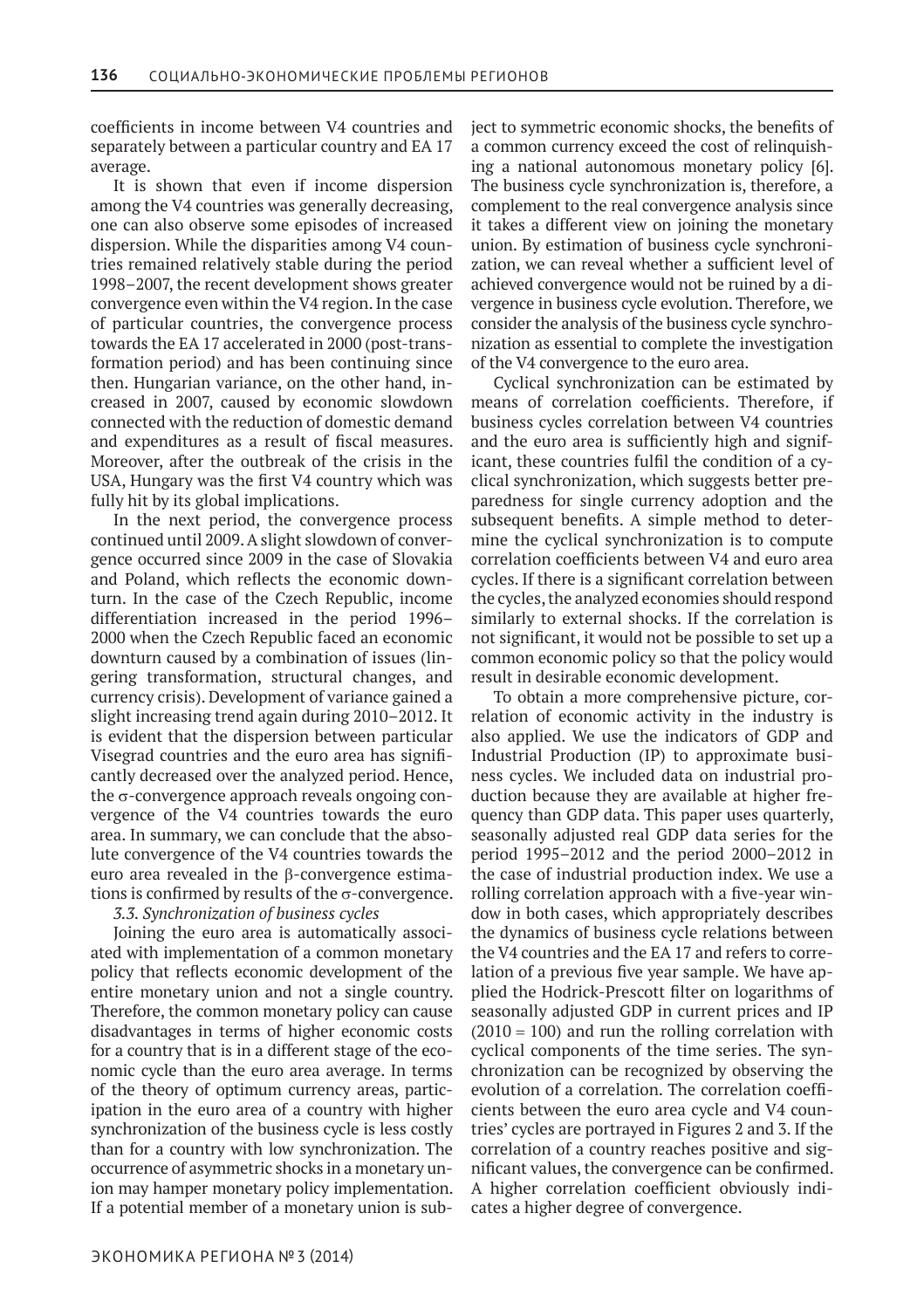

**Fig. 2.** *Five-year rolling correlation of business cycles (GDP) to the EA17 average. Source: Authors' calculations based on data from Eurostat*



**Fig. 3.** *Five-year rolling correlation of business cycles (IP) to the EA 17 average. Source: Authors' calculations based on data from Eurostat*

Figure 3 shows the five-year rolling correlation of business cycles derived from GDP. A converging trend is significant, especially in recent years (2008–2012). However, estimation also reveals a divergence of business cycles before the hit of the financial crisis. A sharp increase of correlation since 2008 in the case of all V4 countries can be partly attributed to an increase in business cycle synchronization; however, the effect of a severe economic downturn probably had a dominant impact. During 2007, the pace of economic growth began to slow in V4 countries and the euro area, which can be interpreted as a transition to a downward phase after reaching the peak of the economic cycle. Among the V4 countries, Poland shows strong improvement in cyclical correlation since 2002 and a great synchronization of the business cycle with the euro area business cycle

since the end of 2007. A converging trend started to take place in the case of the Czech Republic in 2005 with coefficients ranging from 0.3–0.6 which is rather sharp increase. The Hungarian cycle shows almost no tendency to move toward greater synchronization and thus reveals a diverging trend until 2007. Regarding Hungary's GDP and economic situation development, domestic factors had a significant influence on the cycle. Surprisingly, Slovakia shows a similar pace of the correlation coefficients as Hungary. Although increasing synchronization since 2007 can indicate a higher convergence of all V4 countries, one should bear in mind that this was mainly caused by an external shock and its effect is likely to vanish over time. Hence, the conclusion that business cycles synchronization is high, convergence sufficient and monetary integration easily practicable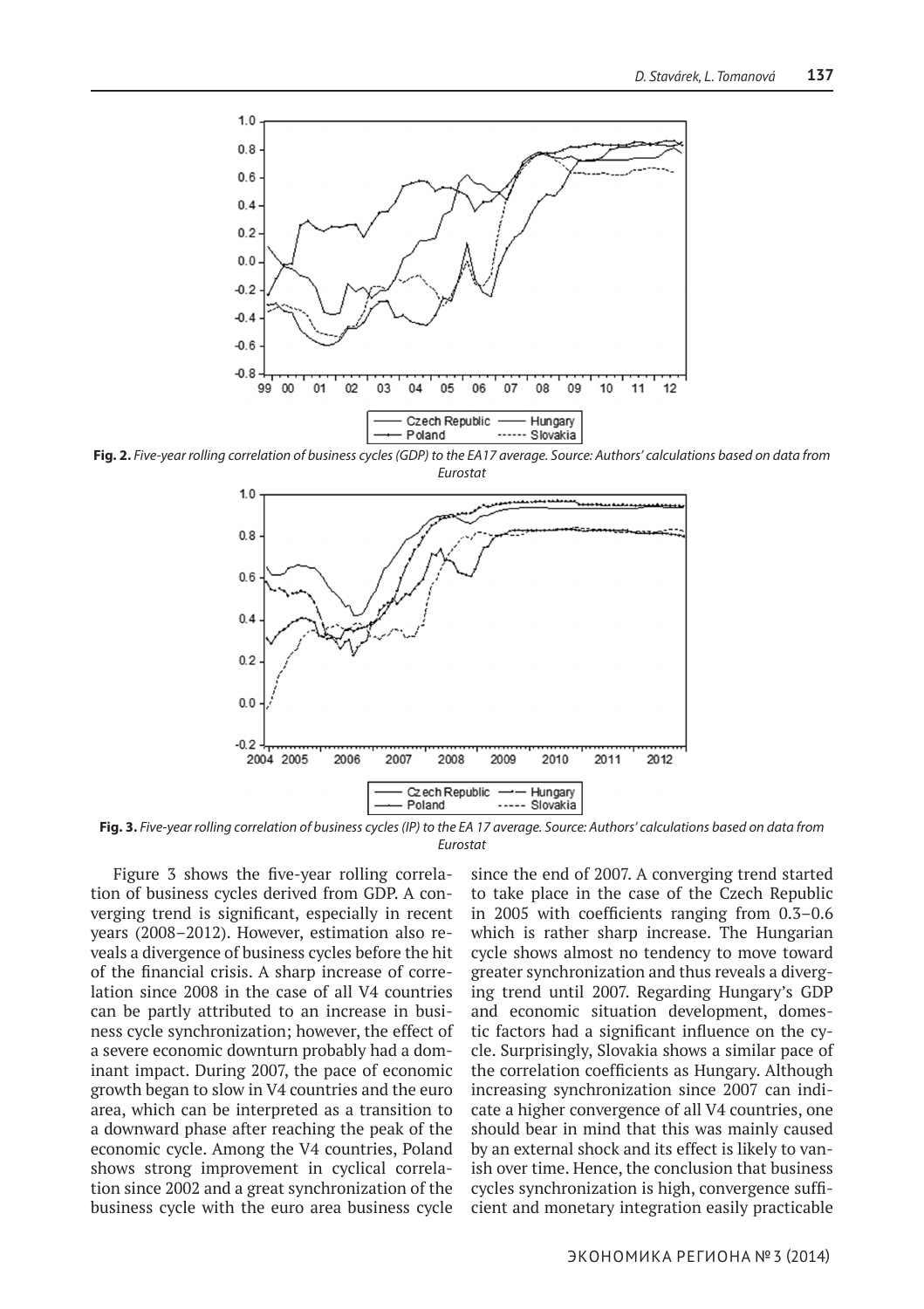would be misleading. In other words, the recent high correlation coefficients should not be used as an argument in favor of joining the euro area in the near future.

Figure 3 shows the correlation of industrial production indices of V4 countries to the euro area in the period from 2004 to 2012. All V4 countries show a great convergence during 2009–2012. The recent levels of convergence are at a stable and high level close to the range 0.8–1. Figure 3 indicates a strong influence of recession and subsequent slow recovery of the economies in the last period. The correlation of the Czech Republic and euro area countries average industrial production was significant throughout the whole period with a downward trend in 2005 — mid-2006. Since then the correlation rose significantly and after a slight decline in 2008, the correlation increased since 2009 and remains at high levels. In 2008, the Czech Republic was caught-up in terms of business cycles convergence by Hungary. Slovakia and Poland maintain similar levels of correlation since 2009; however, Slovakia has shown an increasing trend of correlation since 2007, meanwhile, Poland faced a downturn in correlation in 2008. These results are consistent with  $[25]$ ,  $[15]$  and  $[18]$ <sup>1</sup>

## **4. Conclusion**

The aim of this paper was to quantify and evaluate the level of convergence achieved by the group of V4 countries towards the euro area. A low rate of convergence can indicate some challenges in terms of euro adoption, which is confirmed by developments in the euro area countries over the last few years. We adopted a multi-dimensional approach and concurrently examined nominal and real convergence by alternative methods.

We employed three methods to estimate real convergence of the V4 countries. The outputs of all estimation unanimously suggest that the convergence is an ongoing and continuous process, and the level of real convergence in all countries has been increasing. The respective coefficients in the β-convergence estimations are significant in all countries. Based on the  $\sigma$ -convergence concept, dispersion of income levels has been reduced over time, although slightly slowing since 2009. Estimations of business cycles synchronization provide mixed results. Whereas the pre-crisis period is characteristic of a diverging trend in many countries, the recent financial crisis and following economic recession established a new trend of rising synchronization.

In summary, we revealed robust evidence of continuing convergence in the V4 countries. We also found that the convergence is more perceptible the in case of Slovakia in terms of β-convergence and σ-convergence, according to IP cycles synchronization converging faster since joining the EU. However, according to GDP cycles synchronization approach, Slovakia is a country with the least synchronized cycle until 2007. On the other hand, business cycles are now more synchronized due to external shock in the form of a financial crisis not due to fundamental approximation of the economies. Subsequently, joining the euro area may still cause serious economic problems in the V4 countries with independent monetary policy. Based on the results obtained, and convergence trends revealed we could suggest a clear policy implication for the three non-euro V4 countries. Although the level of convergence seems to be sufficient, staying outside the euro area and keeping independent monetary policy is desirable. At least until the next growth stage of the economic cycle is over. This time is necessary to prove if the increased convergence obtained in the post-crisis period is not only temporary and spurious episode, but it can also persist in a more standard economic environment.

#### **References**

<sup>&</sup>lt;sup>1</sup> On the other hand [9] argue that strong business cycle synchronization was found only in the core EU countries.

Research behind this paper was supported by the Student Grant Competition of Silesian University within the project SGS/7/2013 "Effect of exchange rates on companies and economic environment in small open economies." The support is gratefully acknowledged. We also thank Adrienne Dinneen for comments and suggestions on an earlier version of the paper.

<sup>1.</sup> Albu, L. L. (2012). The convergence process in the EU estimated by Gini coefficients, *Romanian Journal of Economic Forecasting 4,* 5-16.

<sup>2.</sup> Artis, M. J., Krolzig, H., & Toro, J. (2002). The European Business Cycle, *Economic Working Papers at Centro de Estudios Andaluces,* E2002/19.

<sup>3.</sup> Barro, R. J. & Sala-i-Martin, X. (1991). Convergence Across States and Regions, *Brookings Papers on Economic Activity,* 22,107- 182.

<sup>4.</sup> Barro, R. J., & Sala-i-Martin, X. (2004). *Economic growth,* 2nd ed. Boston: MIT Press.

<sup>5.</sup> Barro, R. J. & Sala-i-Martin, X. (1992). Public Finance in Models of Economic Growth, *The Review of Economic Studies,* 59, 645-661.